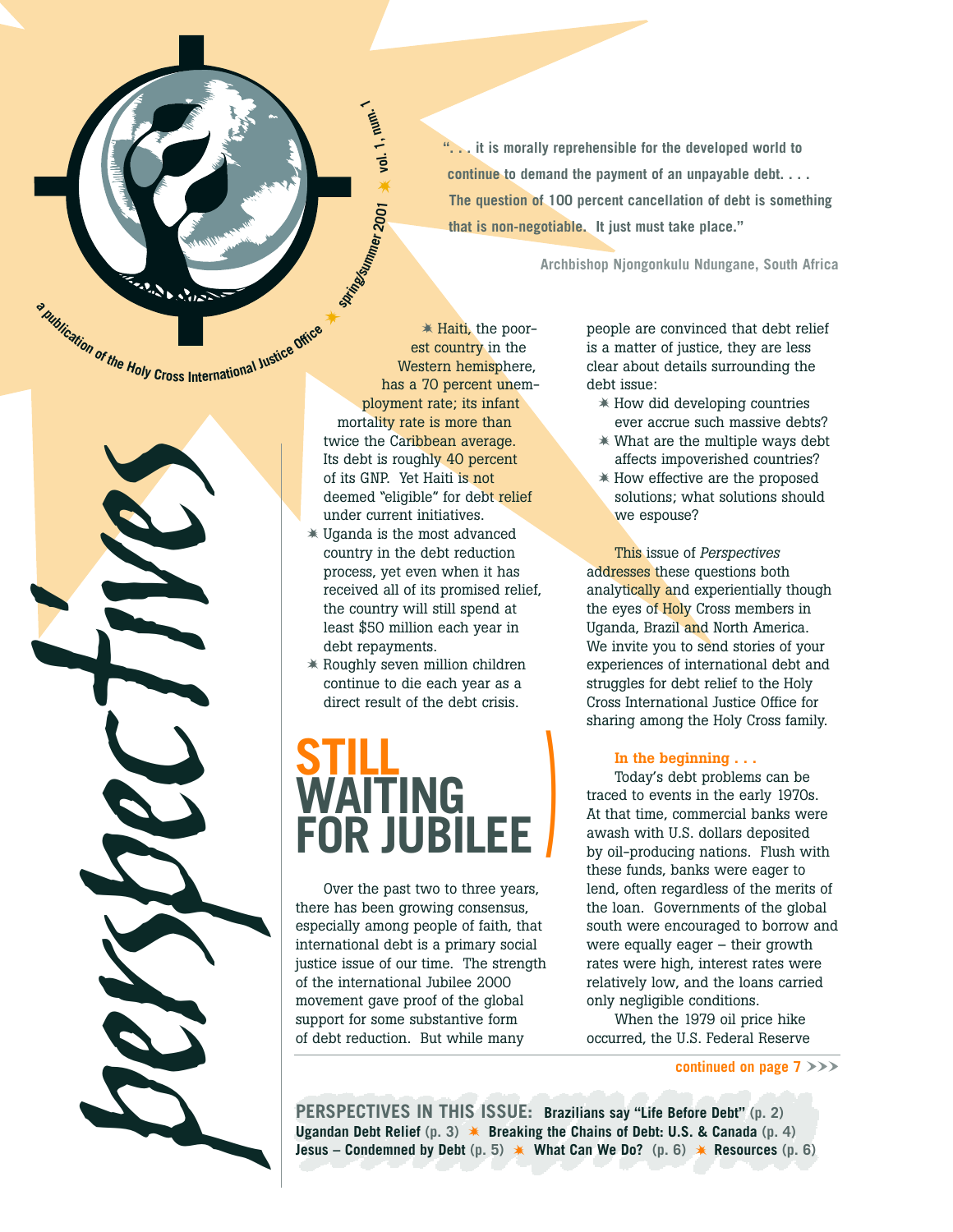

**from \$3 billion in 1964 to \$270 <b>external debt** has mushroomed **billion in 1999. Over the past 10 years, the country has paid \$216 billion in debt service, yet the debt has nearly doubled. Although considered an "emerging" nation of medium income level, Brazil's income distribution profile is among the worst in the world with a quarter of its population – 40 million people – living below the poverty line.**

## **BRAZILIANS SAY LIFE BEFORE DEBT**

**by Michael Mary Nolan, CSC**

In the past several years, Holy Cross members in Brazil have participated in a number of activities organized by the National Conference of Bishops of Brazil and other components of civil society to stimulate a nationwide reflection on the effects and implications of Brazil's external debt.

In April 1999, the external debt was "put on trial" before a *People's Tribunal* in Rio de Janeiro. Approximately 2000 people from various parts of Brazil and around the world participated in the event. Judges included a Supreme Court minister, federal judges and lawyers. The jury was comprised of prominent Brazilian figures, including Cardinal Paulo Evaristo Arns, and representatives of the unemployed, landless, and retired, and of the trade unions.

**E70,**  $\cos \theta$ ,  $\cos \theta$ ,  $\cos \theta$ ,  $\cos \theta$ ,  $\cos \theta$ ,  $\cos \theta$ ,  $\cos \theta$ ,  $\cos \theta$ ,  $\sin \theta$ <br> **Brazil's external debt has mushroomed**<br>
from \$3 billion in 1989. Over the past 10<br>
years, the country has paid \$216<br>
billion in debt service, In addition to analyzing the causes of debt and assigning responsibility, the Tribunal also articulated alternative ways to overcome indebtedness and its social and environmental consequences. After four sessions, packed with extensive and diverse testimony, the tribunal reached its verdict. Included were the assertions that the debt has already been paid in real terms; that it is "ethically, legally and politically unjust and unsustainable . . . and persists only as a mechanism for subjecting and enslaving society to the financial power of usurers and globalized capital, and for transferring wealth to the creditors." The tribunal condemned the process

by which Brazil became indebted as "iniquitous and illegitimate."

Eighteen months later in September 2000, Brazilians participated in an unofficial national plebiscite on debt and the IMF. The referendum launched by the Brazilian Jubilee 2000 campaign and highly promoted and publicized by the Brazilian Bishops Conference, asked three questions:

- Should the Brazilian government maintain its present agreement with the International Monetary Fund?
- Should Brazil continue paying its external debt, without having a public audit of this debt as prescribed by the 1988 Constitution?
- Should the local, state and federal governments continue to use a large part of the public budget to pay speculators for the internal debt?

Well over six million persons voted in the plebiscite: 93.6 percent voted "no" on the first question and 95.6 percent voted "no" on the second and third questions. Brazilians decreed "Life Before Debt"!

In 2001, the campaign is focusing on two major initiatives. The first is an effort to pass two proposals in the Congress: one calling for an official referendum on debt; a second calling for cancellation of debts owed Brazil by countries whose per capita income is less than Brazil's.

The second initiative addresses the issue of internal debt. Local committees are being formed to "watchdog" city budgets – to monitor spending and expose misappropriation of funds. The information surfaced by these groups, together with a national symposium to be held later this year, will make visible the impact internal debt has on the daily lives of the Brazilian people.

**Michael Mary Nolan**, a Sister of the Holy Cross in São Paulo, Brazil, is a human rights attorney specializing in work with prisoners, the Quilombos (descendents of negro

slaves), and persons injured by chemical contamination. She is a member of the national and state Human Rights Commissions and serves as a human rights aide to a member of Brazil's Congress.

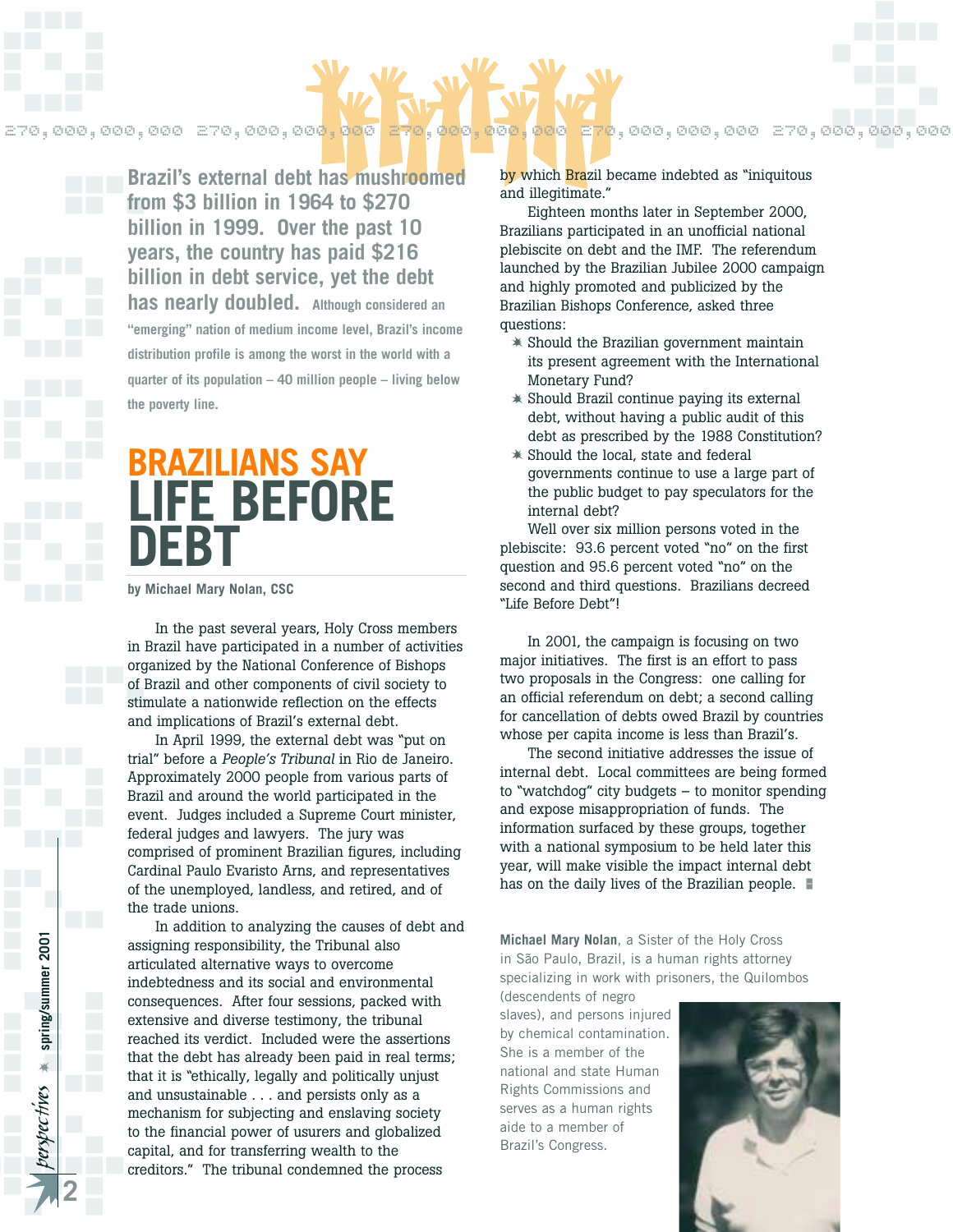SS

e<br>So

w

**O**<br>OO

Sop

Sol

8 ω o<br>G õ

OOO

OOO

 $\langle j \rangle$ Ű. ò ō 8 0

Social

W

U)<br>u  $\sigma$ Ŝ



**out of 175 in the Human Development index compiled by the United Nations Development Program, Uganda has consistently been forced to spend more on debt servicing than on health and education. Currently, Uganda is the most advanced country in the HIPC debt relief process. Even the limited funds released by HIPC have already doubled Uganda's primary school enrollment to 94 percent and increased spending on primary health care by 270 percent.**

## **UGANDAN DEBT RELIEF MAKES A DIFFERENCE!**

**by Elizabeth Tusiime, CSC and John Bailanda, CSC**

Uganda has been acquiring loans since the time of its independence in the 1960s. For the most part, these loans were used to improve our infrastructure – roads, industries, schools, institutional structures, hospitals, etc. However, sometimes the funds were not used for their original purpose, but were diverted to private interests or misappropriated. Corruption has unfortunately been a common phenomenon in Uganda's 40-year existence as an independent state. Also, much of this period was a time of war; funds were often diverted to military purposes. For all of these reasons and others, Uganda has accumulated unsustainable, unpayable debt – a debt which brings misery to our country's poor and marginalized.

Most of the Ugandan people are not well informed about the causes and consequences of debt or about debt cancellation. Over the past 10 years, most of the talk has been about repayment or servicing of loans. Debt servicing has led to overtaxation of the already impoverished majority and to denial of basic services such as health care, education and social security. Although this is not widely understood, debt cancellation



would go a long way toward expanding and improving such basic social services.

The notion of debt cancellation has been strongly supported in religious circles. There are several fora addressing this issue: the justice and peace committees in local churches, ecumenical organizations and national interdenominational committees. Our own Holy Cross members have participated in many of these organizations. The most important role of these fora has been to push for debt relief by giving voice to the people's plea. Another crucial function has been educating the people on the issue of debt cancellation, poverty alleviation and proper direction of basic services.

The results of this education and organizing can already be seen. The government has made positive moves toward proper accountability and transparency as prerequisites for debt cancellation. As debt service payments have dropped, the resources have been channeled through the Poverty Action Fund which is overseen by representatives from government, national NGOs, churches, unions and international organizations. More services have been directed to the marginalized (e.g., through women's groups and youth empowerment efforts) and the infrastructure of remote areas has been strengthened (e.g., roads improved and electricity extended). One of the most important outcomes has been expansion of educational services to provide universal primary education. Debt cancellation has also improved the overall economy which, in turn, has led to increased revenues from taxation and industrial growth.

The majority of Ugandans have not yet been "conscientized" about issues of debt relief. This remains a huge task for both government and church. As the government strives to become more accountable and transparent to its people, it is of paramount importance that both church and government make known the need for full debt cancellation and how it will benefit particular groups of our society. -

**Elizabeth Tusiime**, a Sister of the Holy Cross, is a nurse m and financial administrator at the new Holy Cross 8 Family Centre in Kyarusozi, Uganda. She also is the vocations animator for the western part of Uganda and S<br>S is involved in prison ministry to women. **John Bailanda**, ß) a Holy Cross Brother, currently teaches at St. Leo's College in Fort Portal, Uganda. Next year, he will be the director of development for the District of East Africa.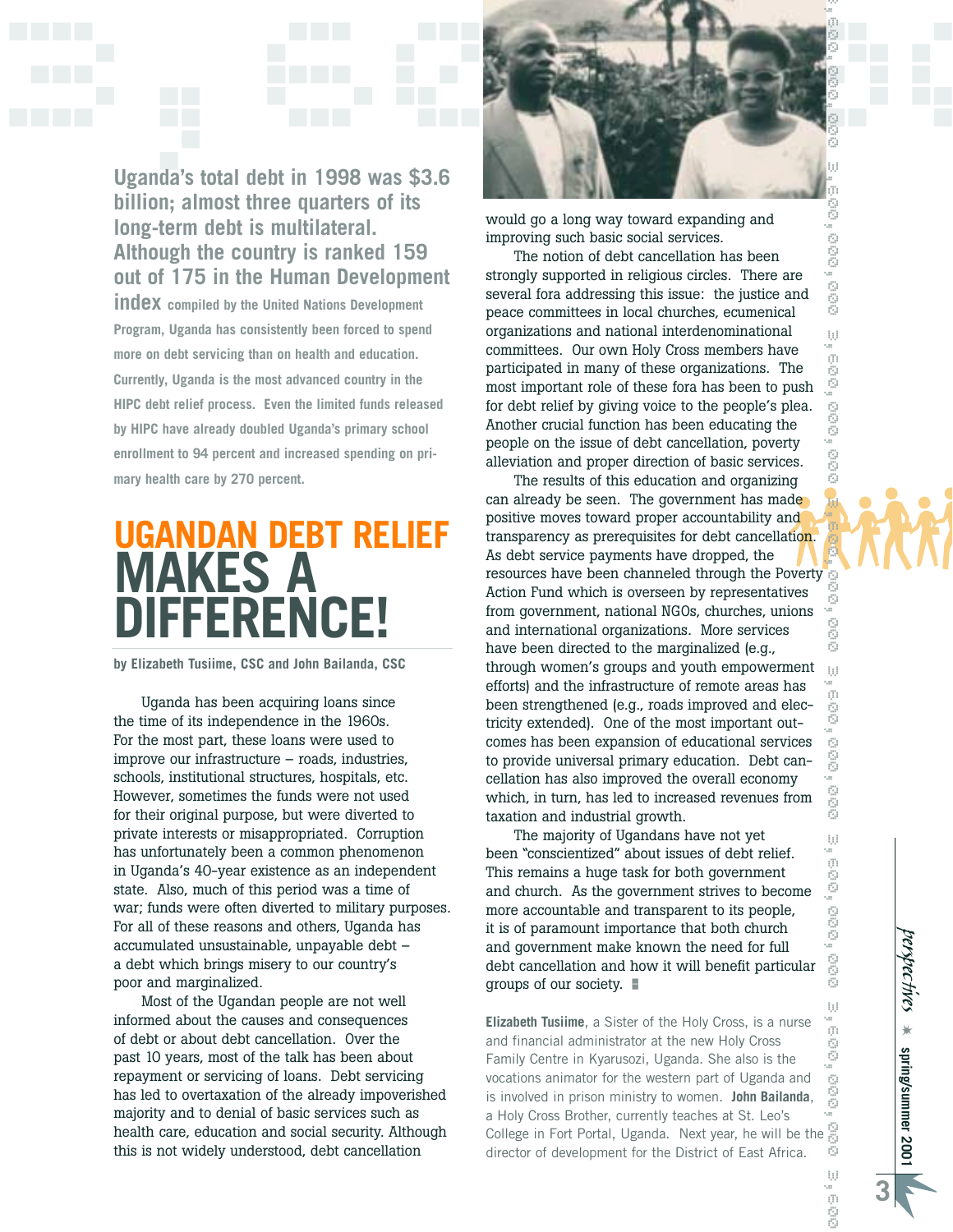## **BREAKING THE CHAINS OF DEBT: U.S. & CANADIAN JUBILEE ACTIONS**

**by Carol J. Descoteaux, CSC**

**Jubilee 2000 is the near-miraculous international movement that created a grassroots sense of urgency about debt cancellation. In the United States, Jubilee 2000/USA (now the Jubilee USA Network), educated thousands of Americans about the problem of international debt, poverty, development and globalization. Launched at the 1997 G7 Summit in Denver under the auspices of the Religious Working Group on the World Bank and the IMF, Jubilee USA sponsored an excellent popular education program, organized a mass fast across the country and has lobbied Congress and U.S. Administrations with considerable success. For example,**

- The United States has agreed to cancel 100 percent of the bilateral debt owed by over 30 "heavily indebted poor countries" (HIPCs);
- Congress has approved funding to assist with the partial cancellation of HIPC multilateral debts;
- Congress has also appropriated \$545 million toward bilateral and multilateral debt cancellation for HIPCs (another \$375 million is still needed over the next two years to fulfill the United States' existing commitments to debt relief);
- President George W. Bush has added \$224 million for debt reduction to his budget.

The newly restructured Jubilee USA Network plans to continue its efforts into the new millennium with campaigns to:

- achieve full debt cancellation for the poorest countries at the G8 Summit in Genoa, July 2001, **\* link debt relief and efforts to fight HIV/AIDS** epidemic; and

 $\triangleq$  eliminate structural adjustment conditions, particularly user fees for essential services.

The network also plans to bring attention to "odious, criminal, illegitimate debt" and to links between debt and trade.

The Canadian Jubilee movement, which includes hundreds of Holy Cross men and women, has three areas of focus: international debt, redistribution of wealth and renewal of the earth. Begun in September 1998, the Canadian Jubilee 2000 movement has been extraordinarily successful. The Jubilee 2000 Debt Petition was signed by over 635,000 Canadians and the Canadian government has agreed to the principle of unilateral 100 percent debt cancellation which they granted to Bangladesh in December 1999.

Both U.S. and Canadian Sisters of Holy Cross have been active in the Jubilee movement. Sisters in the U.S. region initiated a self-education program regarding the nature of modern economies; they also participated in letter-writing and petition campaigns such as "Global Chain Reaction" – a Jubilee 2000 initiative which resulted in over 17 million signatures worldwide.

Led by the Canadian Bishops Conference, the Canadian Church as a whole has been strongly supportive of debt cancellation. Diocesan Offices of Social Justice throughout the country have rallied around the Jubilee cause. In the Archdiocese of Ottawa alone, 90 percent of the parishes have participated in debt cancellation projects.

Sisters of Holy Cross throughout Canada have participated in debt-related petition and letter-writing campaigns in their local communities, ministry networks and parishes. During the recent Summit of the Americas, leadership used the congregational web site to invite support of debt cancellation initiatives. In the Region of Quebec, the film *Turbulence* was shown in a number of local communities, spurring further



action for debt reduction. This film points out the potentially negative impact of free trade agreements on developing countries and uses the Mexican experience of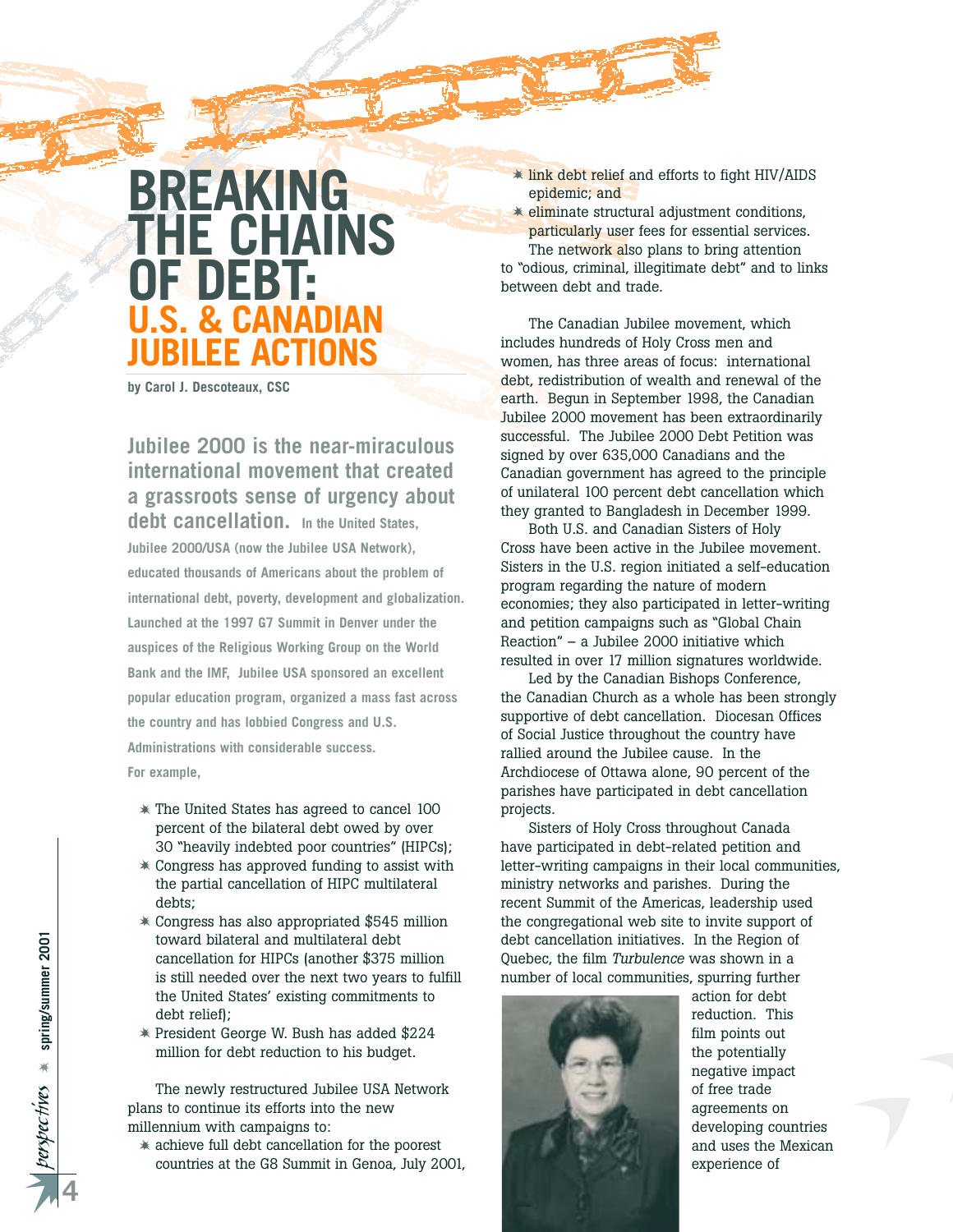## **JESUS – CONDEMNED BY DEBT**

**Clarita Bourque, MSC**

#### **On Good Friday, the Marianites in New Orleans had a unique opportunity to heighten awareness of the need for debt cancellation for the impoverished nations of the world. Each year, church groups**

**and nonprofit agencies walk through the central business district of New Orleans in observance of the sufferings of Jesus on his way to death. The "stations" are stopping points along the way, sites which remind us of the sufferings which rack Christ's body today. At each station, a local group demonstrates a particular aspect of the contemporary sufferings of Christ.** 

This year, the first station – commemorating Jesus' condemnation to death – was sponsored by the Marianites. The issue was domination of the poor and oppressed by the rich and powerful. The dominators – Wealth, Bigotry, and Power (depicted by three of our sisters wearing masks) – manipulated three puppets representing victims of Poverty, Oppression and Violence. A Christ-figure emerged to cut their chains. The first puppet was freed when the excessive wealth of a few individuals



and nations was more evenly distributed, when each of us strove to live more simply, and when we were able to convince our government to forgive the debt of impoverished nations.

It was fitting to begin our *Way of the Cross; Way of Justice* by confronting the systems of domination. These systems are the root cause of the sufferings of Jesus and humankind addressed in later stations – sufferings like inadequate health care, crime and punishment, racism, and sexism.

Although the sufferings of the contemporary Jesus often seem overwhelming, significantly each of our stations ended on a positive note. Together, with hope, we prayed, "For all who see a different world, who envision the dream God has for us, and who work, in small ways and large, to make that vision real, O God, we give you thanks."

**Clarita Bourque**, a Marianite of Holy Cross, is the executive assistant for Unity for the Homeless, a coalition of 70 agencies that work for the homeless in New Orleans.

devaluation to illustrate the problems of indebted nations.

Clearly, the Jubilee 2000 Campaign has evoked a positive response from millions of people around the globe, including the members of our Holy Cross family. The question remains, "Have we internalized the Jubilee mandates to liberate and forgive?" It is in taking these challenges to heart and making our own firm commitments to act that we will experience, on personal and congregational levels, what it really means to "break the chains of debt." -

**Carol Descoteaux**, a Sister of Holy Cross, is vice president of Mission, Spiritual Care and Ethics at St. Joseph's Hospital in Nashua, New Hampshire (USA). A theologian and former president of Notre Dame College in Manchester, New Hampshire, Carol has also done home mission work in Alaskan logging camps and worked to found a Teachers' College at College Regina Assumpta in Haiti.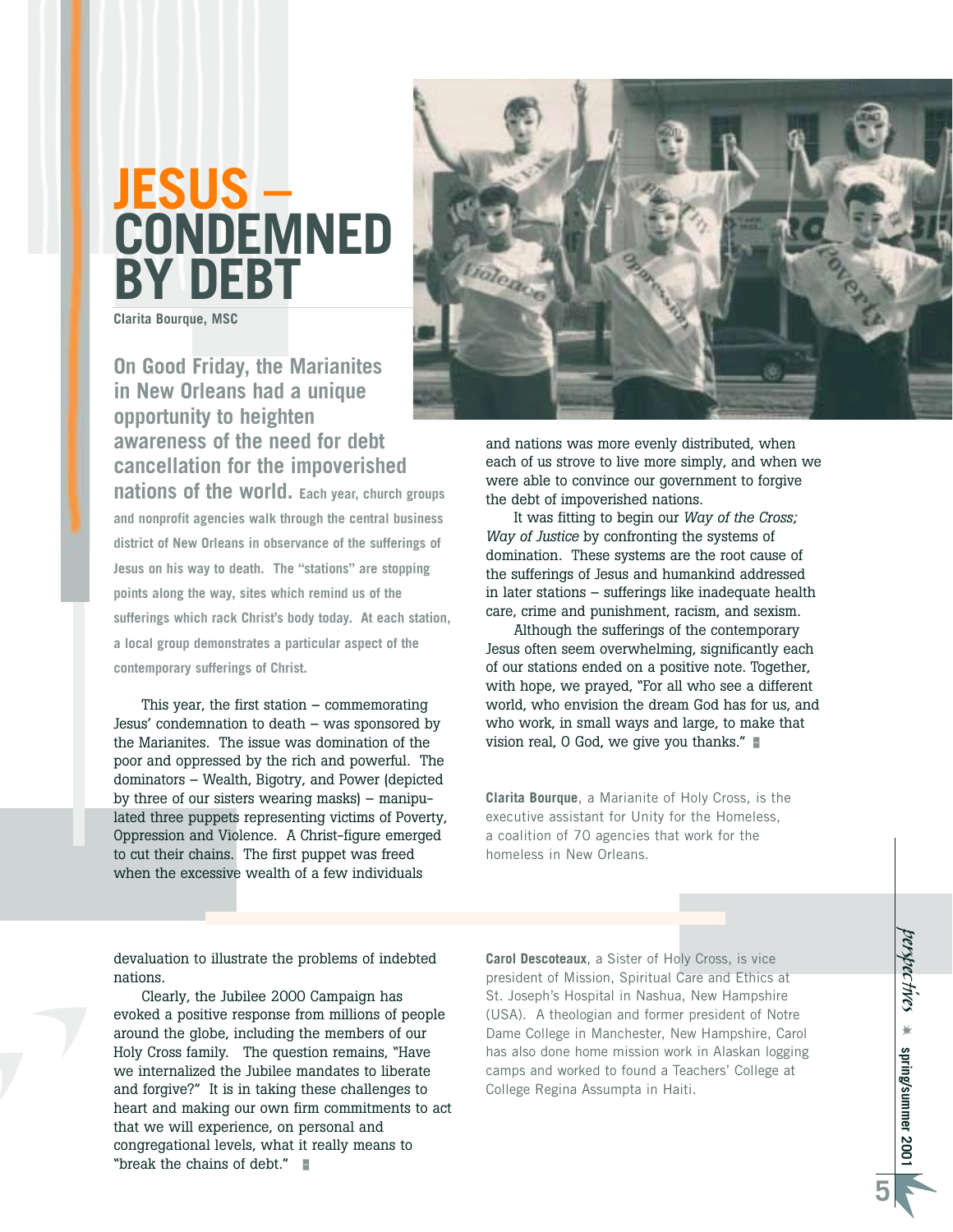## $w$ ww $\sum$ ubile $e$ Plus $\ell$ org • www.holycrossjustice.org

*perspec* http://www **WHAT CAN WE DO?**

- **Connect with the Jubilee movement in your country and become active in its campaigns.** Contact information for national Jubilee movements is available at the Jubilee Plus web site <www.jubileeplus.org>. If you don't have internet access, contact the Holy Cross International Justice Office and we will find the information for you.
- **The annual meeting of the G8 world leaders is being held July 20-23, 2001, in Genoa, Italy.** Check the HCIJO web site <www.holycrossjustice.org> for coverage of the meetings and for followup actions.
- **From September 28 to October 4, 2001, the World Bank and the International Monetary Fund will be holding their Joint Annual General Meetings in Washington, D.C.** Activists from all over the world will come to Washington during that time to engage in advocacy work and education. This is an excellent time to organize letter-writing campaigns and other local events to highlight the need for multilateral debt cancellation. Check the HCIJO web site for letter samples and other suggestions.

## **RESOURCES ON JUBILEE AND DEBT CANCELLATION**

#### **WEB SITES**

- **The HCIJO site** <www.holycrossjustice.org> has numerous articles/resources on debt and over 25 links to organizations working on global economic justice.
- **Jubilee Plus** <www.jubileeplus.org> has all the latest news on debt and the Jubilee campaign and a listing of all national Jubilee contacts.
- **Jubilee South** <www.jubileesouth.net> specializes in perspectives on debt among people of the global south.
- **The Canadian Economic Coalition for Economic Justice site** <www.ecej.org> has extensive resources on debt and other global economic issues, including their quarterly newsletter "Economic Justice Report."
- **The Canadian Ecumenical Jubilee Initiative site** <www.ceji-iocj.org> has excellent resources on debt cancellation and its other focus areas – redistribution of wealth and ecological sustainability – in both French and English.

#### **VIDEOS**

- *Banking on Life and Debt*  a Maryknoll production reporting the impact of World Bank/IMF policies on the lives of people in Ghana, Brazil and the Philippines (30 minutes).
- *To Be a Woman: African Women's Response to the Economic Crisis* – produced by the Canadian Interchurch Coalition on Africa, this video examines SAPs and their impacts on the lives of women in Ghana, Uganda and Zambia (42 minutes; study guide available).
- *Jubilee Spirituality* a Center of Concern production guiding viewers through reflections on the spirituality of Jubilee with prayers, readings, music and visual images (1 hour, accompanying guide for a half-day retreat available).

These videos (available in VHS and PAL) may be borrowed free of charge from the Sisters of the Holy Cross Justice Resource Library (e-mail: ksmedley@cscsisters.org; phone: 219-284-5303; fax: 219-284-5596).

your recommendations for books, articles, videor<br>or web sites related to HCIJO issues (global<br>economic justice, ecological sustainability<br>and marginalized people) to mturgi@igc.org<br>or ksmedley@cscsisters.org. We want to publicize resources available in languages other than English. Please send your recommendations for books, articles, videos economic justice, ecological sustainability and marginalized people) to mturgi@igc.org or ksmedley@cscsisters.org.

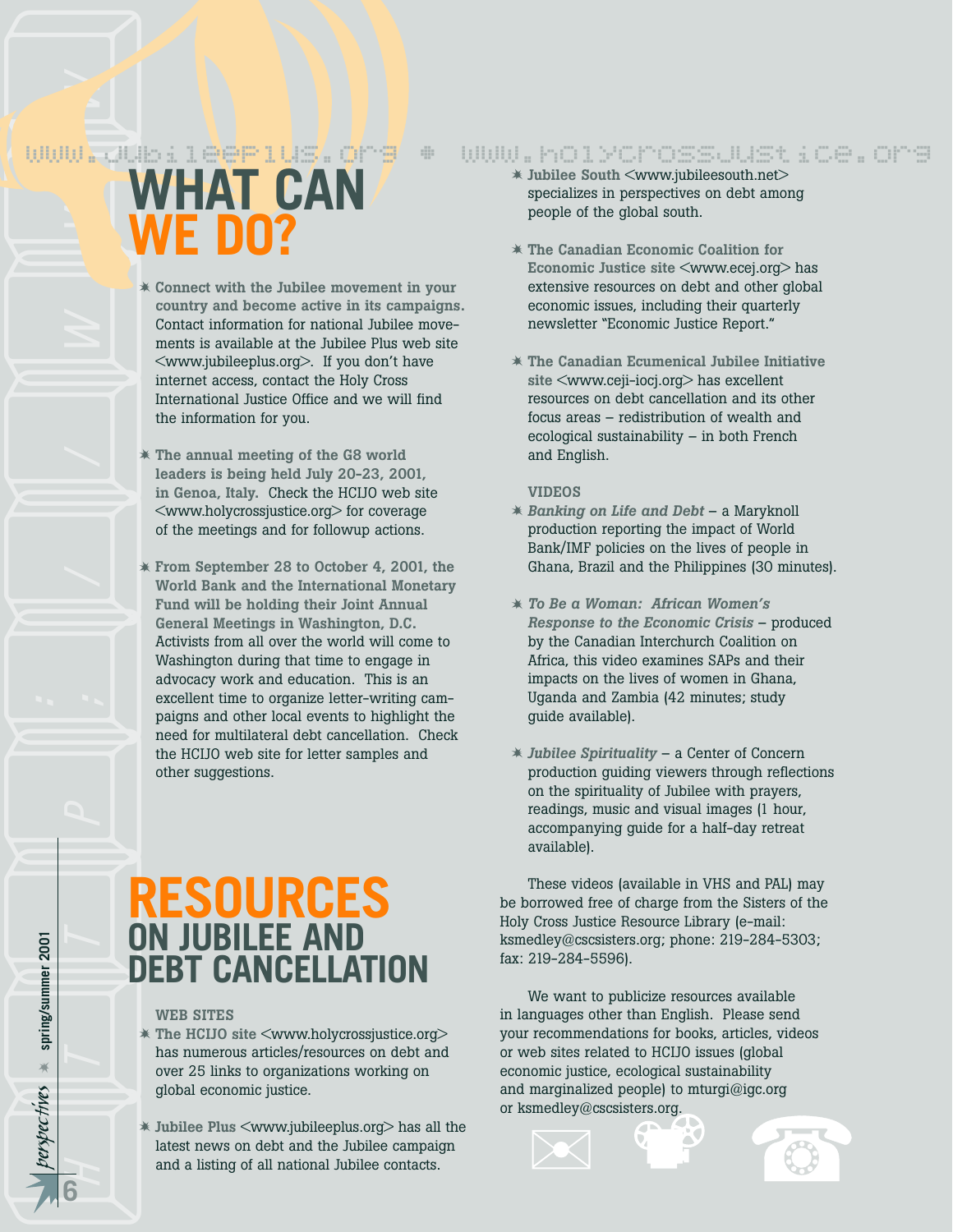#### WWW **continued from cover**

reacted by raising interest rates to record levels to stifle inflation and international interest rates soared. Inflation did drop, but northern economies were pushed into severe recession. These actions had a two-pronged effect on southern countries. High interest rates dramatically raised the cost of servicing loans, and the recession shut down the market for southern products, so developing countries could no longer earn the hard currency to pay their skyrocketing interest. In the fall of 1982, the unthinkable happened: Mexico announced it was unable to pay its foreign debts.

Much of the borrowing of the 1970s had been from commercial banks, but as strategies evolved to deal with the growing crisis, debtor countries resorted to extensive borrowing from other governments ("bilateral" loans) and from international financial institutions such as the World Bank and International Monetary Fund (IMF) ("multilateral" loans) – in part to pay off the commercial loans. The downward spiral of borrowing money to service debt was set in motion.

#### **Debt's Bitter Medicine**

Bilateral and commercial debt have certainly been heavy burdens for poor countries, but the most problematic form of debt has proven to be multilateral. All types of debt drain the resources of impoverished countries and divert large sums of money from health care, education and food production. All inhibit the social and economic development needed to lift nations out of poverty. But multilateral debt is uniquely burdensome because of its accompanying "structural adjustment programs" (SAPs).

SAPs are economic policy reforms intended to "shape up" ailing economies by following classical neoliberal prescriptions: stop inflation, balance budgets and promote trade. Designed by the World Bank and IMF, SAPs have, in effect, become performance requirements for obtaining multilateral assistance. To qualify for new loans or debt relief, debtor countries must implement prescribed economic policies, regardless of their impact on citizens or the environment. In reality there is ample evidence that the standard SAP package, which includes measures like

- reducing government spending and increasing taxes;
- devaluing the currency;
- raising interest rates;
- privatizing public services;
- dismantling trade and investment regulations; and

- promoting production for export actually deepens poverty and accelerates destruction of ecosystems.

SAPs sometimes make economies look healthier on paper, but at a terrible cost to people and the environment. Typically unemployment skyrockets and wages plummet under SAPs. This makes government spending cuts and privatization of services doubly problematic. Cuts result in fewer government services and elimination of subsidies for food staples, public transportation, education and health care. Many SAPs also impose "user fees" – charges for previously free government-provided services like health clinics, schools and even clean drinking water. Finally, SAP emphasis on production for export often leads to displacement of subsistence farmers and accelerates overextraction of resources and overuse of agrochemicals. Without doubt, Structural Adjustment Programs profoundly expand debt's impact and deepen its pain.

#### **The Jubilee Challenge**

In the early 1990s, public awareness of debt's crushing consequences began to intensify. By 1996, enough pressure had mounted to prompt the major creditor nations and the multilateral development banks to launch the first debt reduction program: the *Heavily Indebted Poor Countries (HIPC) Initiative.* At the time, HIPC was considered "groundbreaking" for several reasons. For the first time,

- multilateral creditors agreed to actually *reduce* the debt of the poorest countries, not just reschedule it or lend new money for debt servicing;
- lenders considered debtor governments' commitment to reducing poverty when deciding which countries' debts would be reduced; and
- countries' debts were reviewed and treated comprehensively.

However, as HIPC unfolded, it soon became obvious that the initiative was seriously flawed:

- $*$  too few countries qualified for relief and the actual level of debt reduction was too limited;
- eligibility for debt reduction was too closely linked to implementation of SAPs; and
- the time frame for receiving relief was too long.

Three and a half years after HIPC began, only 2.6 percent of the debts of the 41 heavily indebted poor countries had been written off and only four